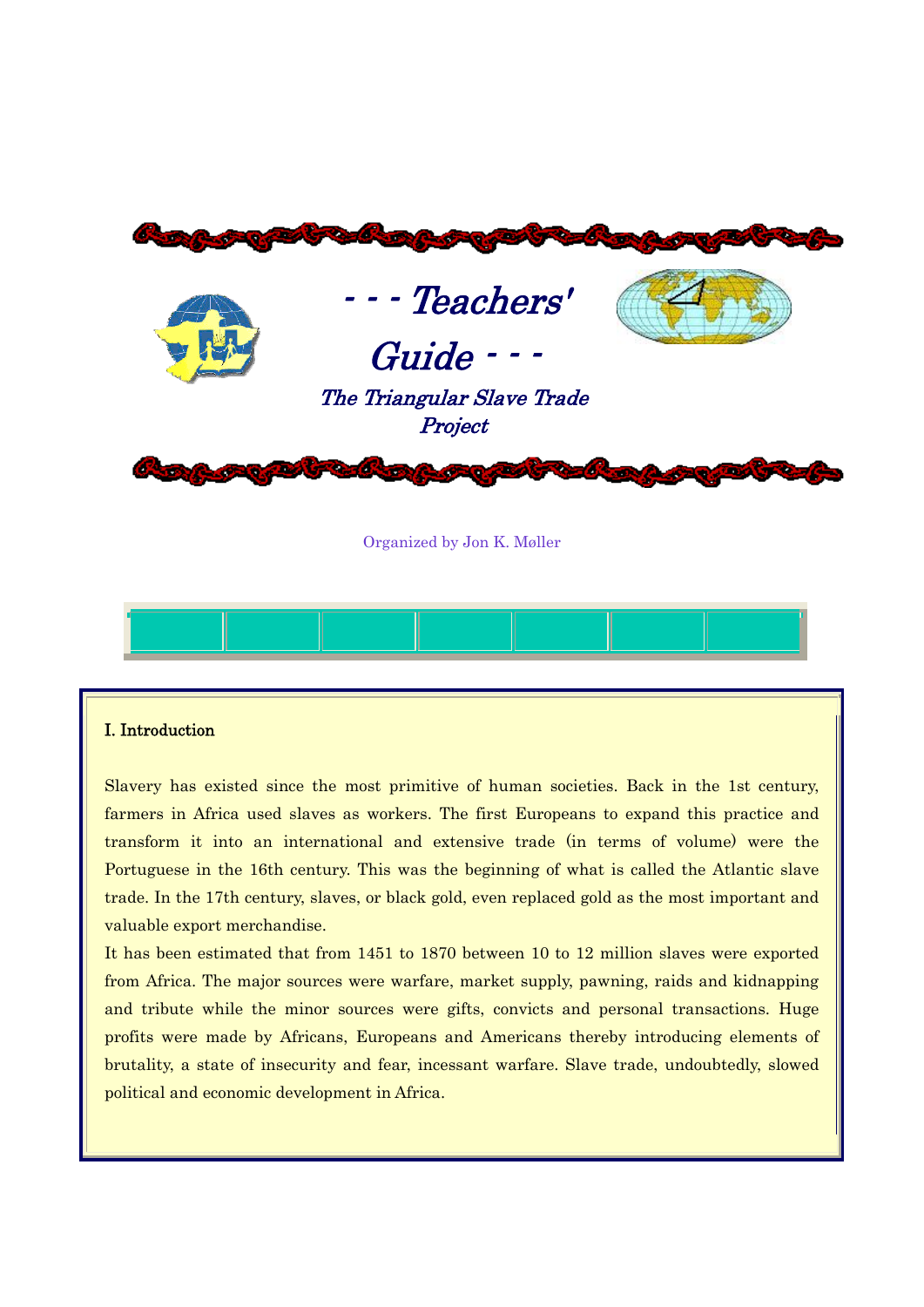Benin and Haiti were the first countries to propose the Slave Route project in 1991 and the resolution establishing the project was adopted by UNESCO's General Conference in 1993. It was meant to further intercultural cooperation in the spirit of the International Year for Tolerance and a Culture of Peace. It emphasised an objective and multidisciplinary study of the slave trade as well as the analysis and understanding of the cultural, spiritual, ethnic and other interactions resulting from it in the Americas and the Caribbean (links with arts, music and religion in both America and Europe).

In September 1994, the conference at Ouidah (Benin) launched the 10-year project. The International Scientific Committee established earlier, met for the first time from 6 to 8 September to define the activities within the framework of the project, and emphasised that priority be given to the Atlantic slave-trade route (without neglecting the Trans-Saharan route to the Middle-East or the Indian ocean and other routes, dating from about the 9th century). National "slave route" committees are to be established in Member States as well as states concerned by the slavery issue that are not members of UNESCO. It is required of UNESCO and countries around the world to facilitate and promote teaching about the conditions surrounding the deportation and slavery of population groups (10 to 12 millions of Africans during almost 3.5 centuries) and the consequences of this.

Furthermore, 23 August was proclaimed "International Day to Commemorate the Slave Trade and its Abolition"; the date chosen refers to the rebellion of the slaves in Saint-Domingue in 1791, triggering off the revolution in Saint-Domingue and being the first step towards the abolition of the Atlantic slave trade.

# II. Objectives

Why teach about slavery and the slave trade?

Slavery and slave trade is a taboo subject because of the feelings that it generates, from intense emotion to culpability and shame. However, it is not an individual feeling but a community feeling that has to be addressed and dealt with as such. An example could be the post-war truth commissions where victims talk about traumas and give evidence which helps them get back a sense of dignity. It is therefore important to publicise the issue, talk about it in the media and teach it in schools.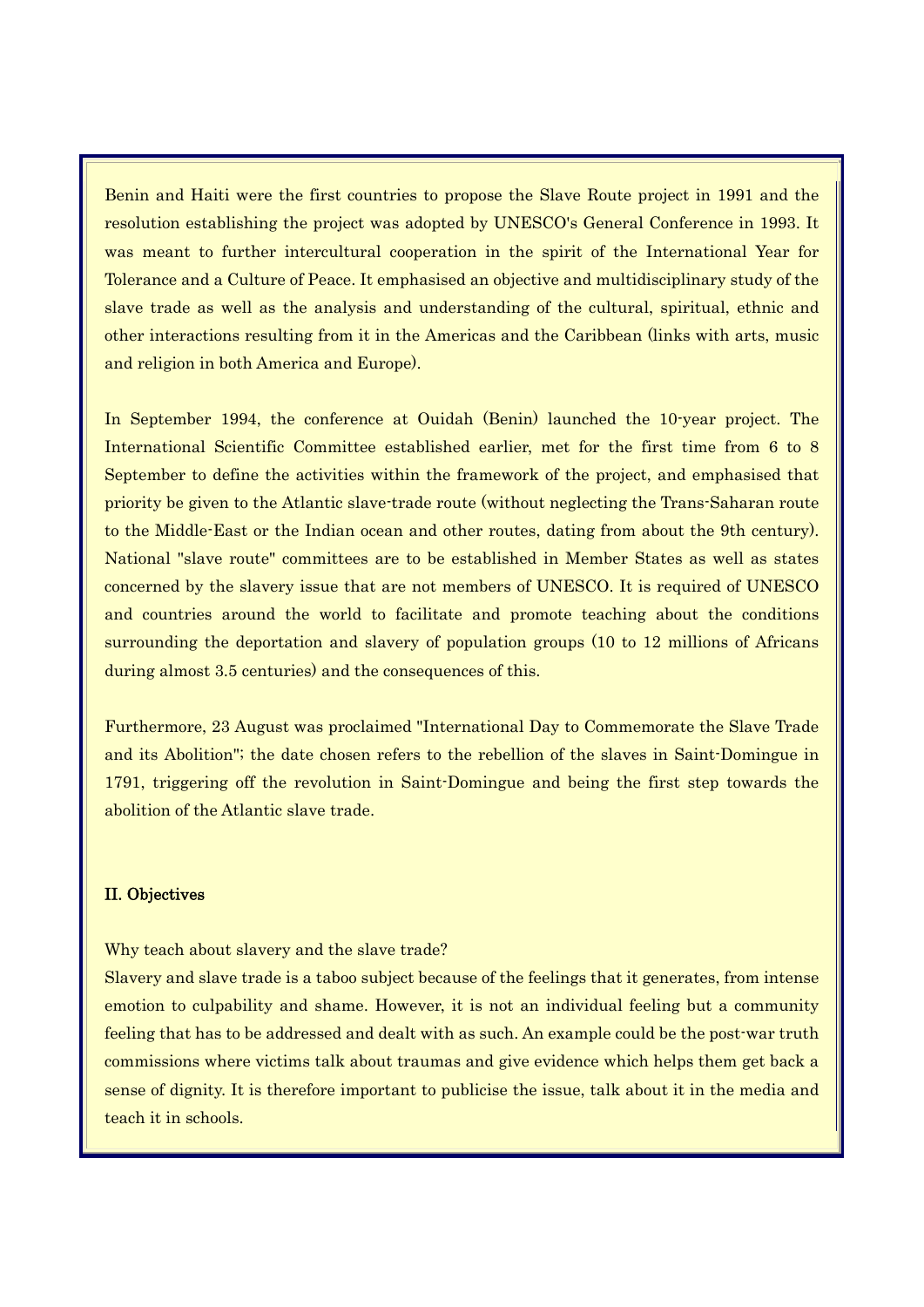The program should include the causes, the mechanisms, the abolition and the consequences of slavery in Africa, Europe and the Americas. An important issue that must be emphasised is the positive consequences or influences of slavery on western society. An equally important issue to emphasise is the comparison with issues of child labour, forced labour, violation of human rights.

The Slave Route issues can be taught from the 7th grade as part of the history program although many aspects can be incorporated in other subjects, such as geography, humanities, language arts and literature, music and art, with minor adjustments according to the school curriculum.

The specific objectives are:

1. To promote Tolerance among young people and a Culture of Peace; in particular with respect to racism in the world, and hatred between communities.

2. To raise young people's awareness to the importance of history in relation to underdevelopment in certain parts of the world, especially Africa.

3. To raise issues such as human rights and the importance of concepts of values such as freedom, equality, dignity and justice and their effective applications.

4. To introduce an understanding of common, universal responsibility in the making of history.

5. To warn against the dangers of practices such as child labour, forced labour in poor countries and "black" labour among illegal immigrants' communities in rich countries, and the economic and social implications of such practices (poverty, underdevelopment,...).

6. To point to the positive influences that are found in certain respects in Europe and the USA, e.g. in music, arts, the contribution to the development of world economy, the basis for new civilisations in the Caribbean and the Americas, and because our world would never had been the same without it.

# III. General Suggestions for introduction in :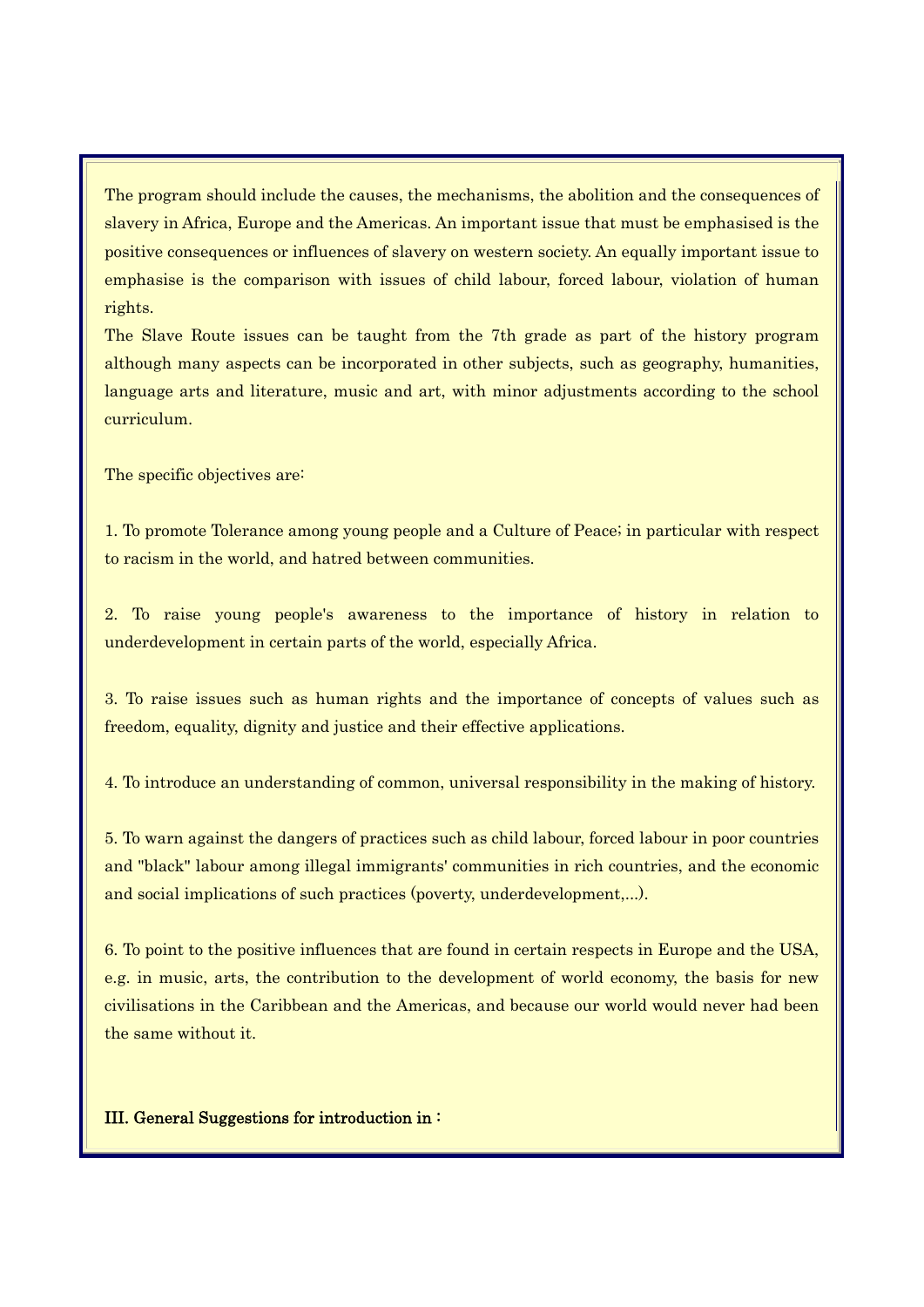- social sciences :

- geography : an introduction to the slave routes connecting Africa to Europe, the Middle-East and the Americas.
- history: an introduction to the history of Africa; the causes, mechanisms, and effects of slave trade; and the interactions with the western world. One can mix historical facts and anecdotal information, e.g. extracts from slave narratives to make it more actual and close to the students.
- human rights studies : the concepts of slavery and freedom; the universal declaration of human rights; the convention on the rights of the child; anti-slavery conventions, child labour issues.

- language arts and literature can include human rights studies through the readings of classics or narratives.

- music and art : modern music influenced by slave utterances.

# IV. Activities

(Some of the activities involving personal or class projects can be entered in the national competition for the international summer camp project to provide an incentive and motivation for the students.)

- visits to museums and exhibitions
- production and organisation of exhibitions : the children can choose a theme related to the slave trade and organise an exhibition of photographs or drawings
- group presentations  $\cdot$  the children can do their own research on a theme (e.g. through the internet) and present it in class (e.g. Slave rebellions in the colonies; Life on a plantation,...)
- play production : a play written, produced and presented by the class at the end of the year
- music and dance shows prepared by the students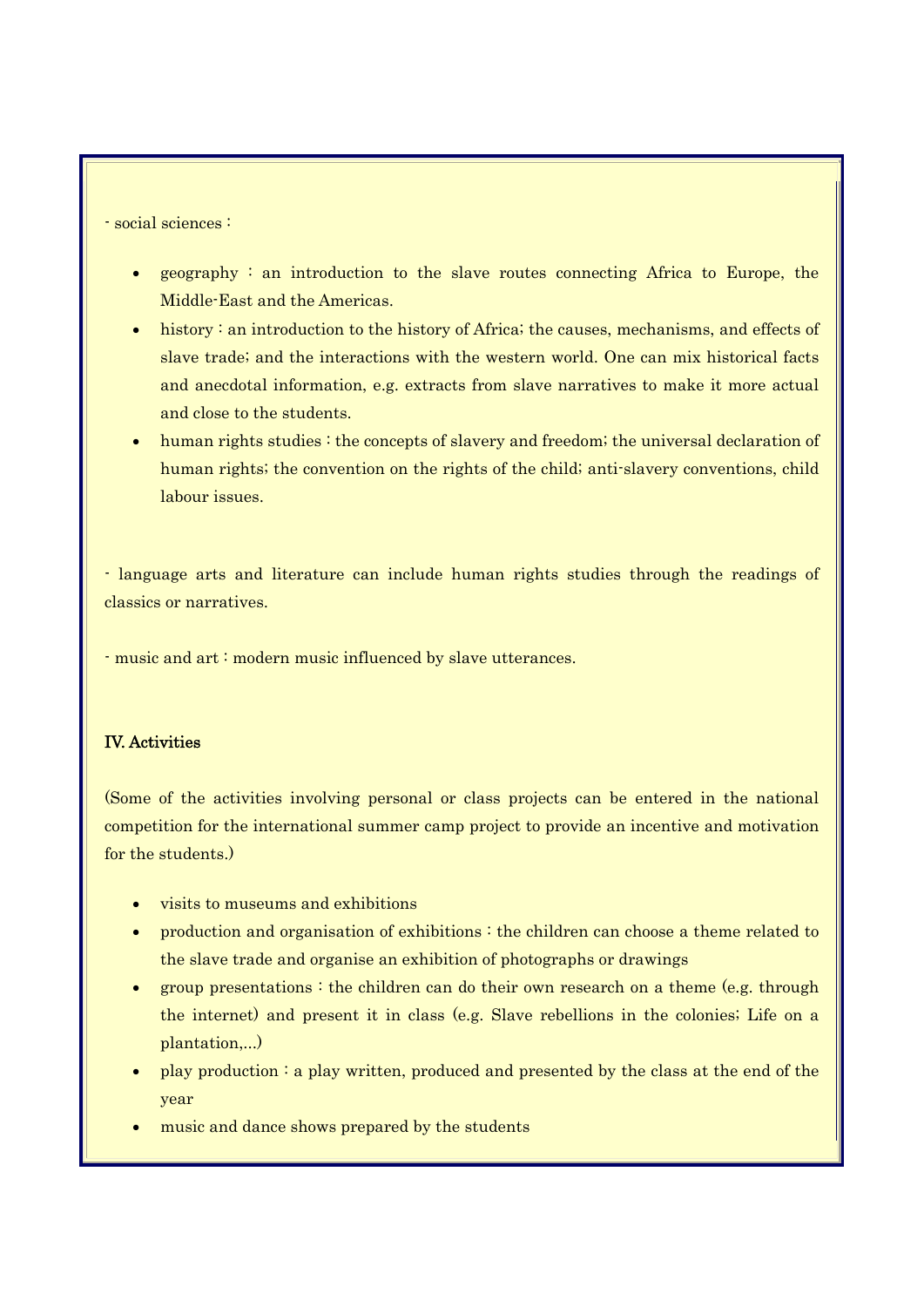- correspondence with students in the participating countries, exchange of activities ideas,...
- essay- and/or tale-writing
- debates and tribunal (role-playing exercises)

The list is non-exhaustive.

V. Resource material (A list of material available in Norway is attached, e.g. films and novels)

- textbooks : There is a lack of textbooks that deal with the history of slavery and the slave trade in a complete way. However, one of the objectives of UNESCO's Slave Route project is to contribute to the improvement of history and social studies books and prepare educational material
- maps, wall sheets (ancient and modern)
- films : it is possible to use documentaries on Africa as well as fiction films that deal with the subject whether directly or indirectly
- audio material : some of the modern music is influenced by slave utterances (jazz, blues, gospel,...)
- computers (use of internet to establish links between schools in different parts of the world and as an aid for school projects)
- oral traditions presentations : where possible, the use of story-tellers is an interesting activity for children and young people.
- Legal documents such as the Black Codes, legislation enacted to abolish slavery, Civil Rights, Convention on the Rights of Children, Human Rights Declaration, Independence movements.

## VI. Integration in Norwegian schools

According to the curriculum for primary, secondary and adult education in Norway,

"...Education must promote democracy, national identity and international awareness...The aim of education is to expand the individual's capacity to perceive and to participate, to experience, to emphatize and to excel..." (p. 5).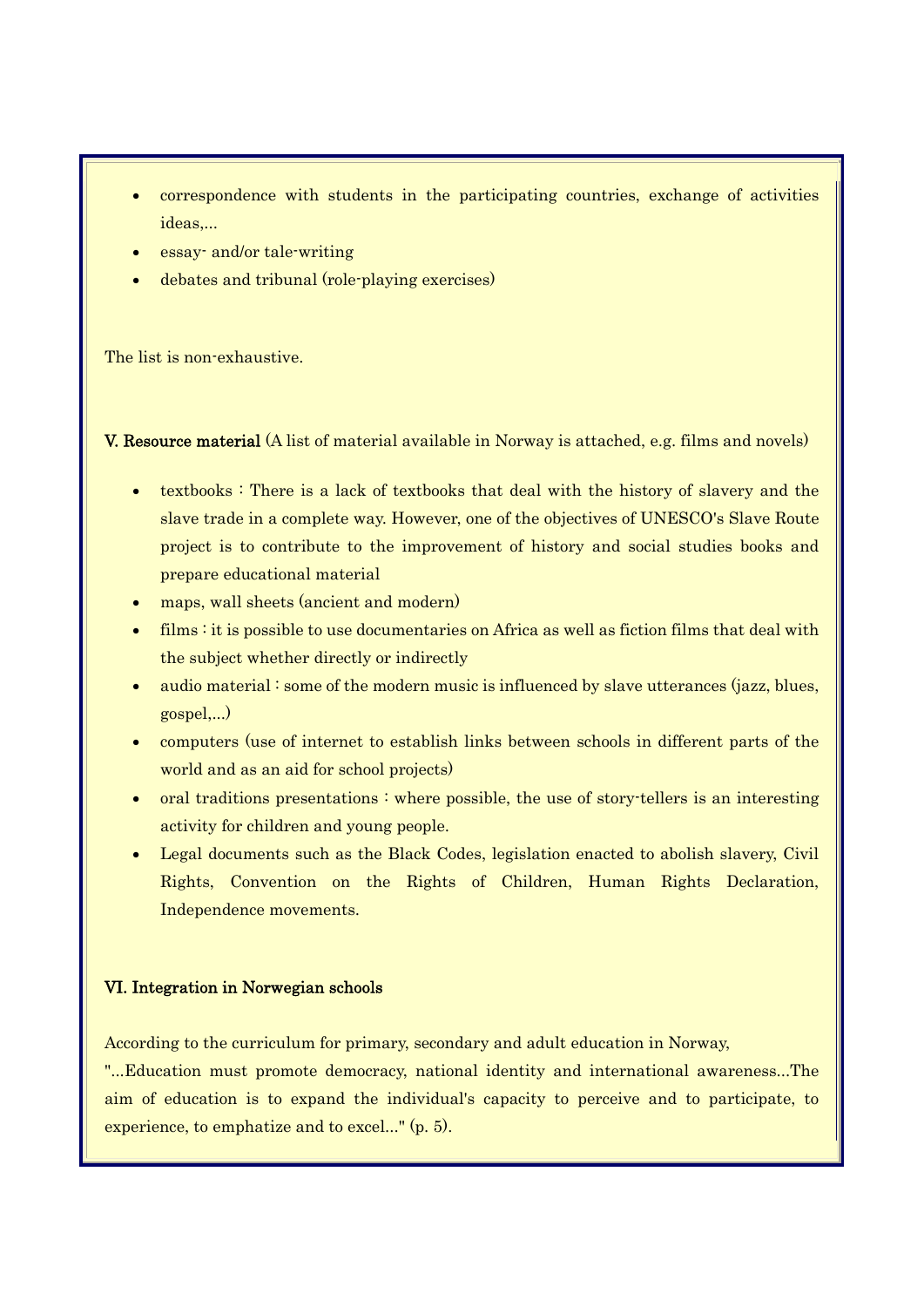"...Children and adolescents must be made to understand moral claims and allow them to inform their conduct. The canons that are valid in society - professional ethics, labour norms and business practices - have a determining influence on the quality of life in any given society..." (p. 8).

"...Education shall not only transmit learning; it shall also provide learners with the ability to acquire and attain new knowledge themselves..." (p. 14).

"...Teaching must be seasoned so that the young can savor the joy of discovery to be found in new skills, in practical work, research, or art..." (p.19).

"...Knowledge about past events and achievements unite people over time. The knowledge of history enhances our ability to set goals and choose means in the future...It (education) must show how our perception is the outcome of a long process of creation that spans many generations, has crossed many borders and breached many barriers..." (p. 29).

The Norwegian school curriculum offers various possibilities of integrating the slave route project and the slave trade in different subjects. In fact, slave trade is one of the themes covered in 7th grade in history classes. A special emphasis on the subject will not give the teacher more work, in particular when students are encouraged to develop themselves projects or presentations around this theme. The use of internet and websites available will provide a good teaching aid while relieving the teacher from the burden of gathering the information him/herself.

# Lower Secondary

#### 7th grade

- •
- History : Danish occupation, Slave trade, Cultures met by Europeans in Africa
- Geography : Comparing landscapes, resources and economy in selected countries in Africa,...(select countries in slave route; Gold Coast and the importance of "black gold" as merchandise)
- Humanities : overview of international work done on human rights by the UN and other organisations (introduction of UNESCO's slave route project, international days)
- English : readings such as Tom Sawyer (or Uncle Tom's Cabin), films, contact with people from Anglophone countries (e.g. St-Croix)
- Music : African-American music traditions (songs and dances)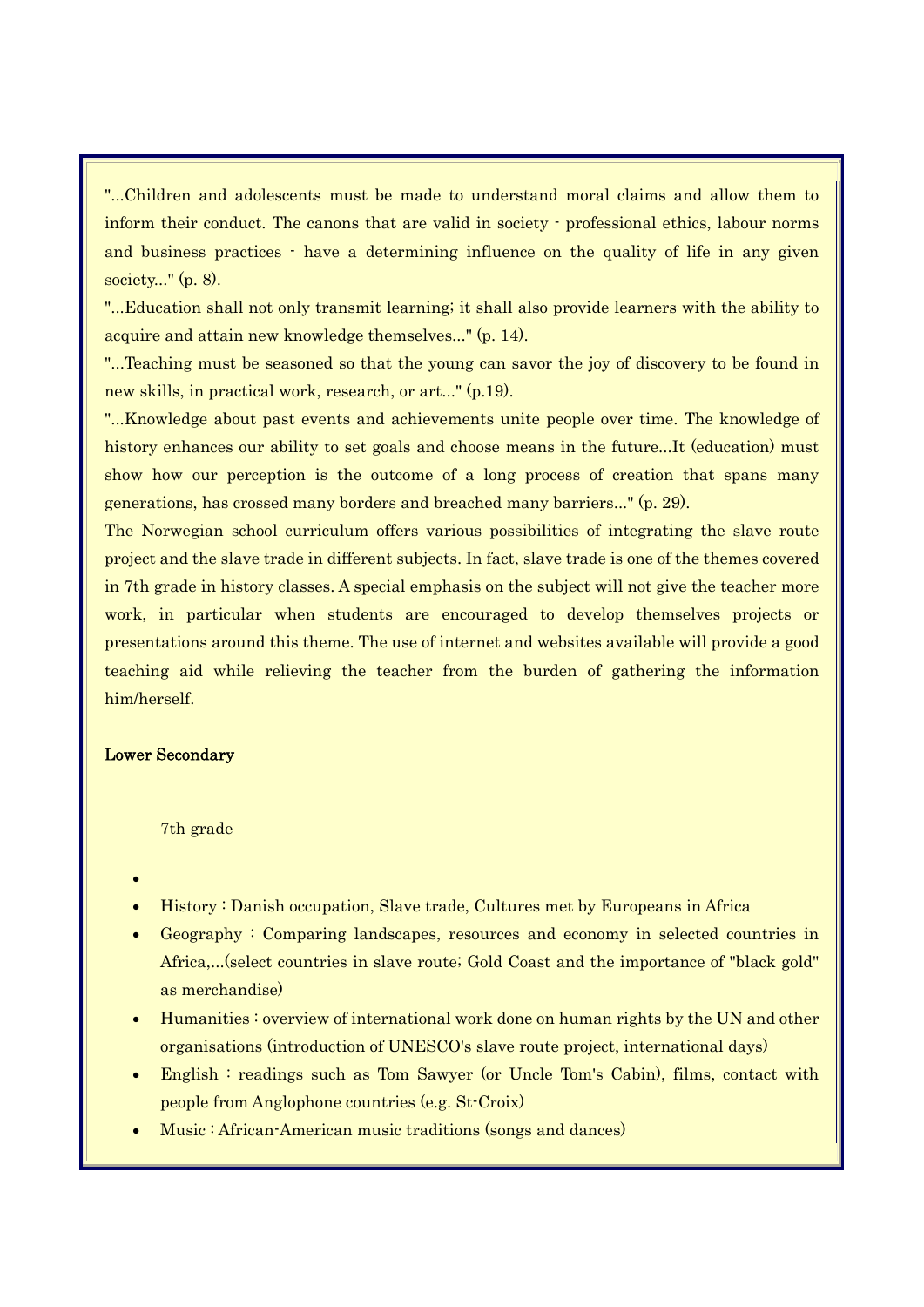• Domestic activities : work with different food products from other countries (Africa, Caribbean)

## 8th grade

- History : Learn about freedom fights such as the American revolution, the French revolution and the Norwegian constitution (Compare with e.g. Black, Fugitive and Slave Codes)
- Humanities : rights and obligations for children and young people (introduction of child/forced labour, Convention for the Rights of the Child)
- English : Literature and contacts from Anglophone countries (correspondents in St-Croix, St-Thomas, or Ghana)
- Music : Encounter music and dance from other cultures
- Domestic activities : plan and prepare food, table arrangements from different countries and different occasions (e.g. Kwanzaa, African-American spiritual holiday, see annex.)

# 9th grade

- Humanities : Racism (Tolerance; Slavery as a cause of racism)
- English : Literature and texts from important speeches, e.g. Martin Luther King (Nobel prize speech of Mandela?) , contacts with anglophone countries
- Music : Introduction to new dances and songs e.g. breakdance; sing and play popular songs (blues, jazz); learn about Afro-American music (rock, jazz) and how it is reflected in Norwegian music.
- Domestic activities : same as 8. Grade

## 10th grade

- History : Development of Africa... compared to North-America, Europe and causes for such differences.
- Geography : Global economy; UN work; UN declaration of human rights and discussion of differences between rich and poor worlds; orientation in different parts of the world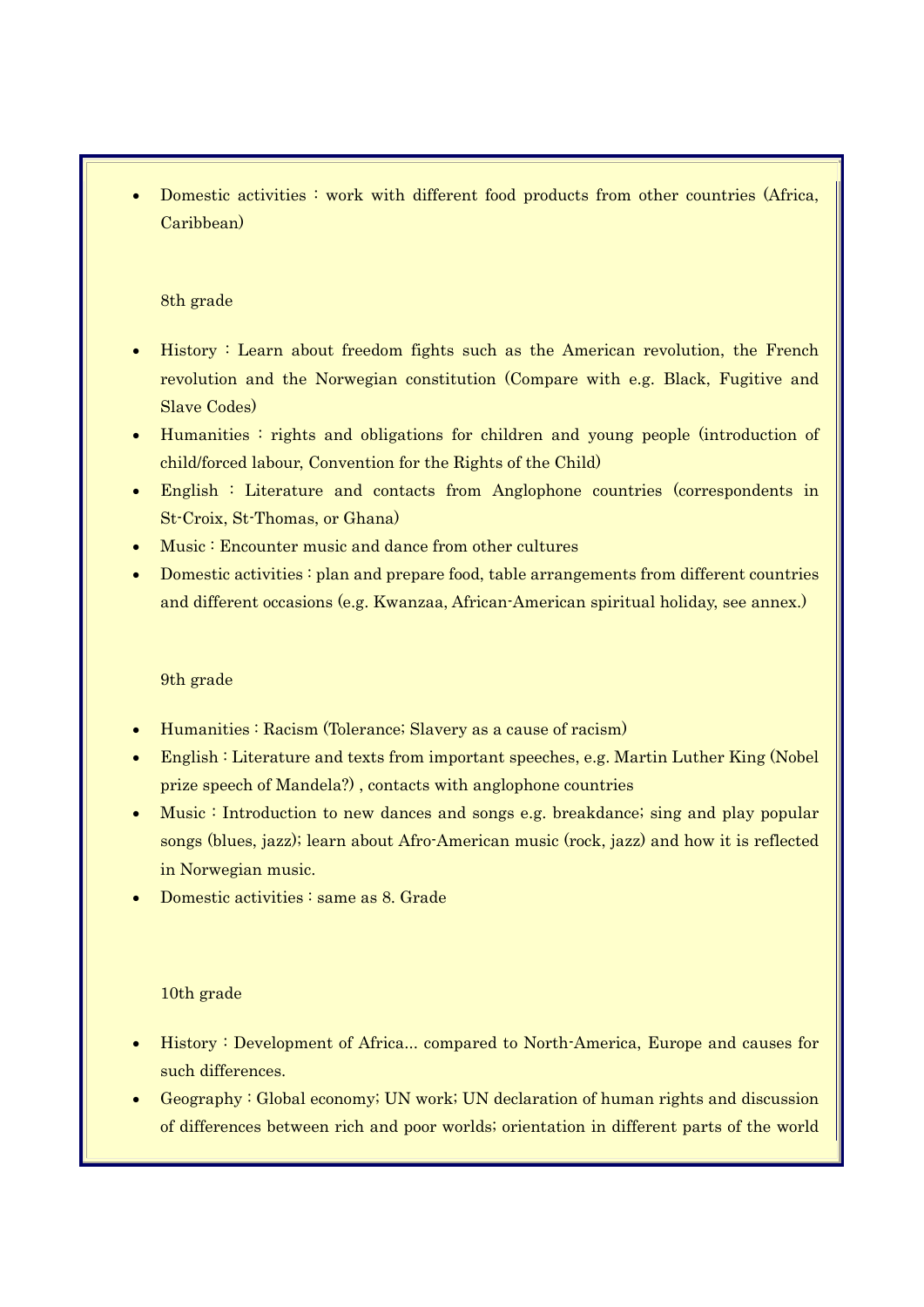(e.g. slave routes)

- Art : find information on different cultures in art expression and development
- English : literature and songs texts (jazz, blues, negro spirituals)
- Music : Learn about the fundamental tendencies in the development of musical forms through times in social, cultural and historical contexts.
- Domestic activities : same as 8. grade

#### Upper Secondary

The upper secondary level offers the possibility to discuss the subjects a little deeper despite the tightness of the program; e.g. in language classes, one can choose a book over another, which has some connection to the history of slavery. As mentioned earlier, most of these subjects can be given as research projects to students.

· Advertising

(The image of the black in advertising during slavery and colonial periods; advertisements of slave sales)

#### · Architecture

(Comparisons in the building of forts in the colonies and in Europe; use of coral.)

#### · Biology

(Heredity; comparison between ancient and modern theories; Races and justification for the enslavement of one people by another.)

· Chemistry (Sugar production)

# · Civics

- Human rights studies

(Freedom, justice, equality, tolerance, dignity and many more are all human rights which have been violated by slavery and can be discussed in this context. Other contemporary slavery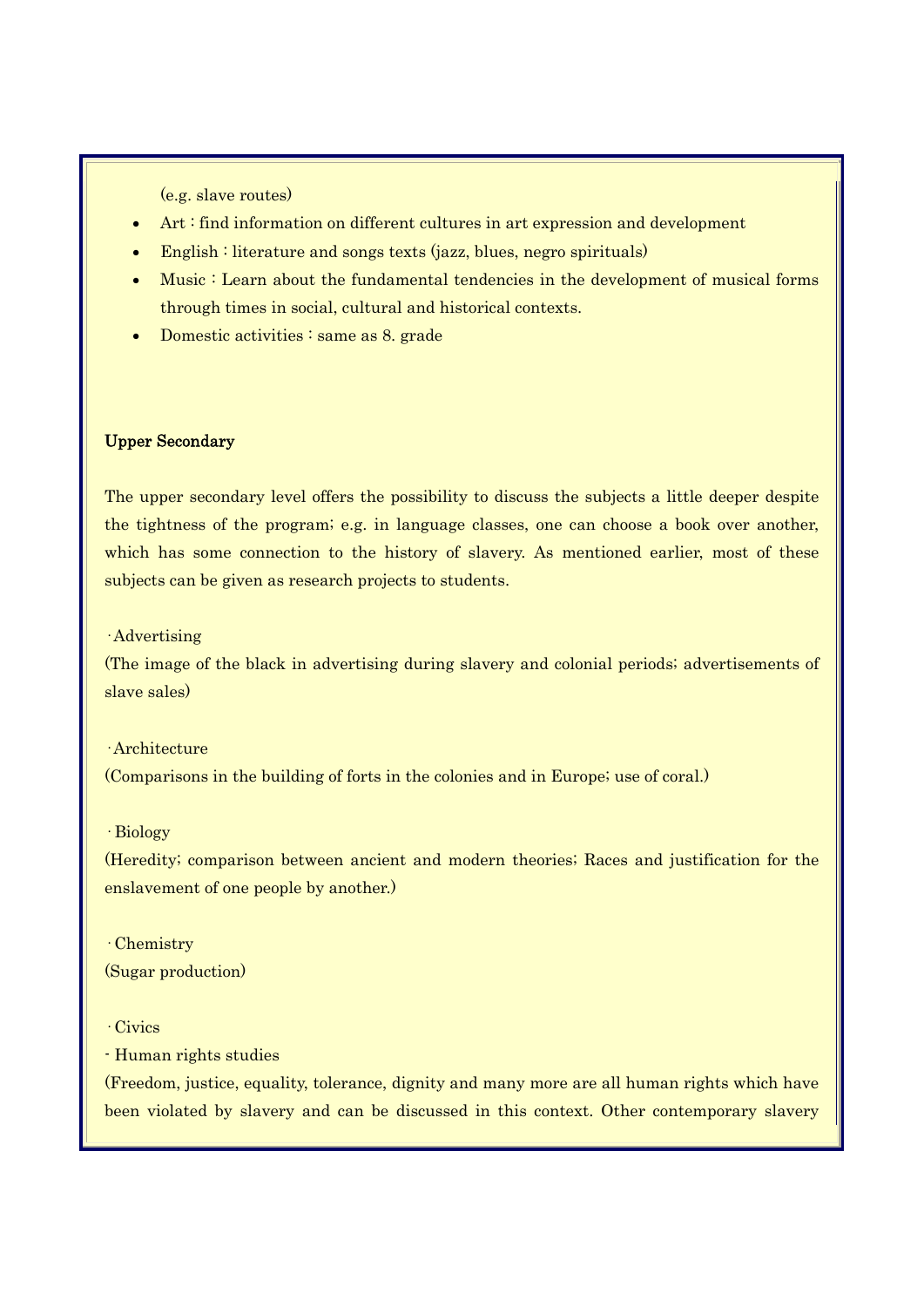issues are relevant here too.)

· Drama

(Play production, possibly for the International Summer Festival on the theme of slavery.)

· Ecology (Rain forest ?)

· Economics

(Are the roots of Africa's underdevelopment anchored in slavery?)

· Foreign language 1: English

- Acquire general knowledge of the English-speaking world

- Acquire knowledge of historical and geographical conditions in the U.S.A. and the U.K.

- Acquire knowledge of the social conditions, social relations, customs and values in the U.S.A. and the U.K.

- Acquire knowledge about education, work, economy and environment in the U.S.A. and the U.K.

(One cannot discuss American society without mention of the institution of slavery; Britain has also an extensive history of slavery and a role in the abolition of the slave trade. Novels could be chosen within African-American/Caribbean literature, excerpts from slaves' narratives.)

· Foreign languages 2 & 3 (e.g. French and Spanish)

- Work with fiction and other cultural material.

- Acquire knowledge of history, geography, social conditions, literature, art and other cultural traditions within the language area.

(Both France and Spain have a history of slavery and books relating to the subject can be found in both languages.)

· Geography

- Learning how to read a map,…

- Understand the geographical patterns that are the basis for commerce and communication/transport.

- Acquire knowledge of the Third World and the North-South relations and how the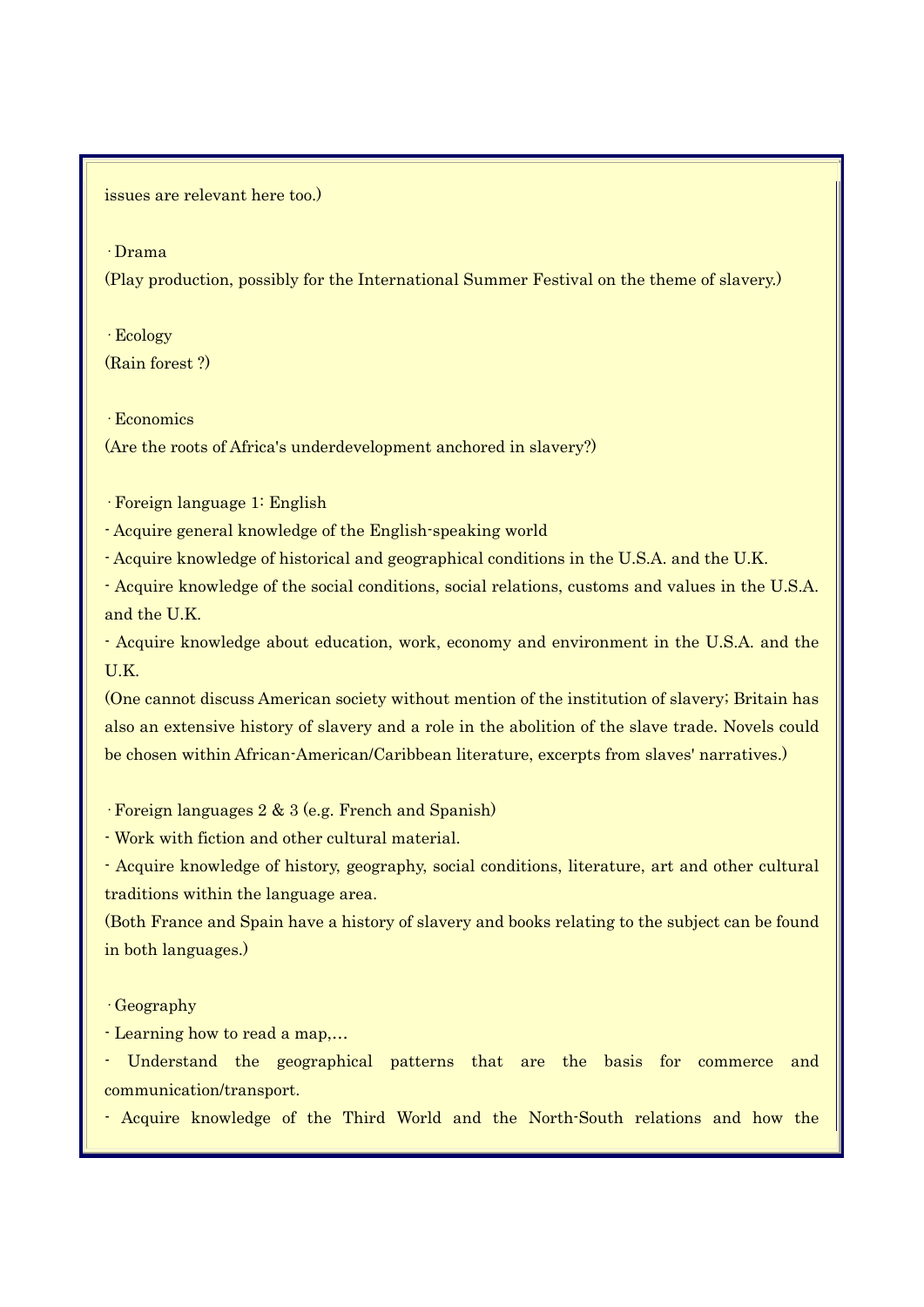North-South problems can be solved.

(The Transatlantic Slave Route and the basis of the Triangular Trade as well as its consequences on Africa's development)

## · History

(Slavery and the Slave Trade are subjects that are discussed in the 7th grade; however, this important subject which is thought to be the cause of several unfortunate contemporary social conditions and situations in the world (e.g. underdevelopment, racism), must be discussed in the upper secondary. It may not seem close to Norwegians but has a direct connection to their history and it is one of the big events which have affected world history. It is a tragedy shared by Africans and Europeans/Americans alike.)

· History of Arts and Culture

(African art and culture have influenced many American and European artists such as Picasso, through slavery and colonialism periods.)

#### · History of Political Ideology

(The place of slavery in the political ideology of the 17th and 18th centuries and its relation to the concepts that were in application then)

# · Law

(American and Norwegian systems; the importance of argumentation in e.g. the Amistad Case)

· Maritime subjects

- Knowledge of maritime history, traditions and peculiarities.

- Place Norwegian shipping in an international perspective.

(A study of the Fredensborg will be interesting since it is the most complete slave ship wreckage.)

· Mass Communication (Films on slavery?)

# · Mathematics

(Gathering of data, Statistics concerning Africans from Africa through slave ships to the New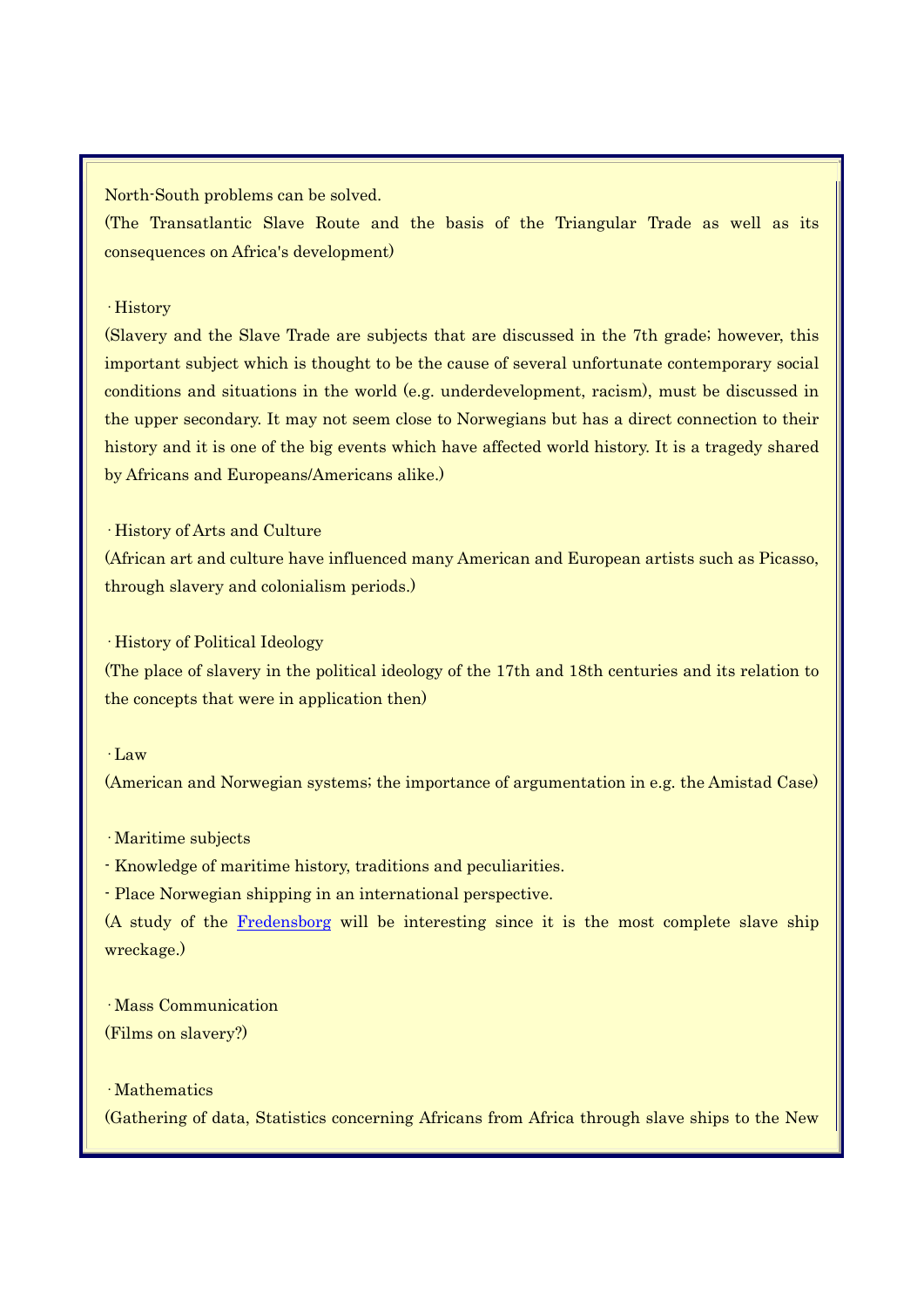# World.)

#### · Music

- Be acquainted with different kinds of music

(One cannot ignore jazz and its roots in slaves' utterances, or other kinds of musical forms that developed from slaves' songs.)

· Music, dance, drama

· Physics (Sailing, forces, meteorology, energy)

· Religion and ethics

(One can easily discuss slavery in the context of religion and ethics and how the argumentation that blacks were not Christian and therefore did not have a soul affected the public opinion.)

· Social conditions and Health (public health?) (Nutrition of slaves and conditions of transport on slave ships; life conditions on plantations.)

This has only been a suggestion of how the discussion of slavery and the slave trade, or related themes, can be integrated in almost all subject matters in secondary schools. We are certain that teachers have several other ideas on how to integrate that subject in their plans. We would be grateful if they could send us their suggestions so we can include them in our pages (www.unesco.no/slaveroute) . The source will be mentioned.

We have gathered various information on slavery (books, films, a chronology of important events and a list of interesting websites to consult). The lists will be updated regularly. We hope that this document will be helpful and we will be waiting for your suggestions and comments. You can contact us by mail, fax or e-mail at the following: